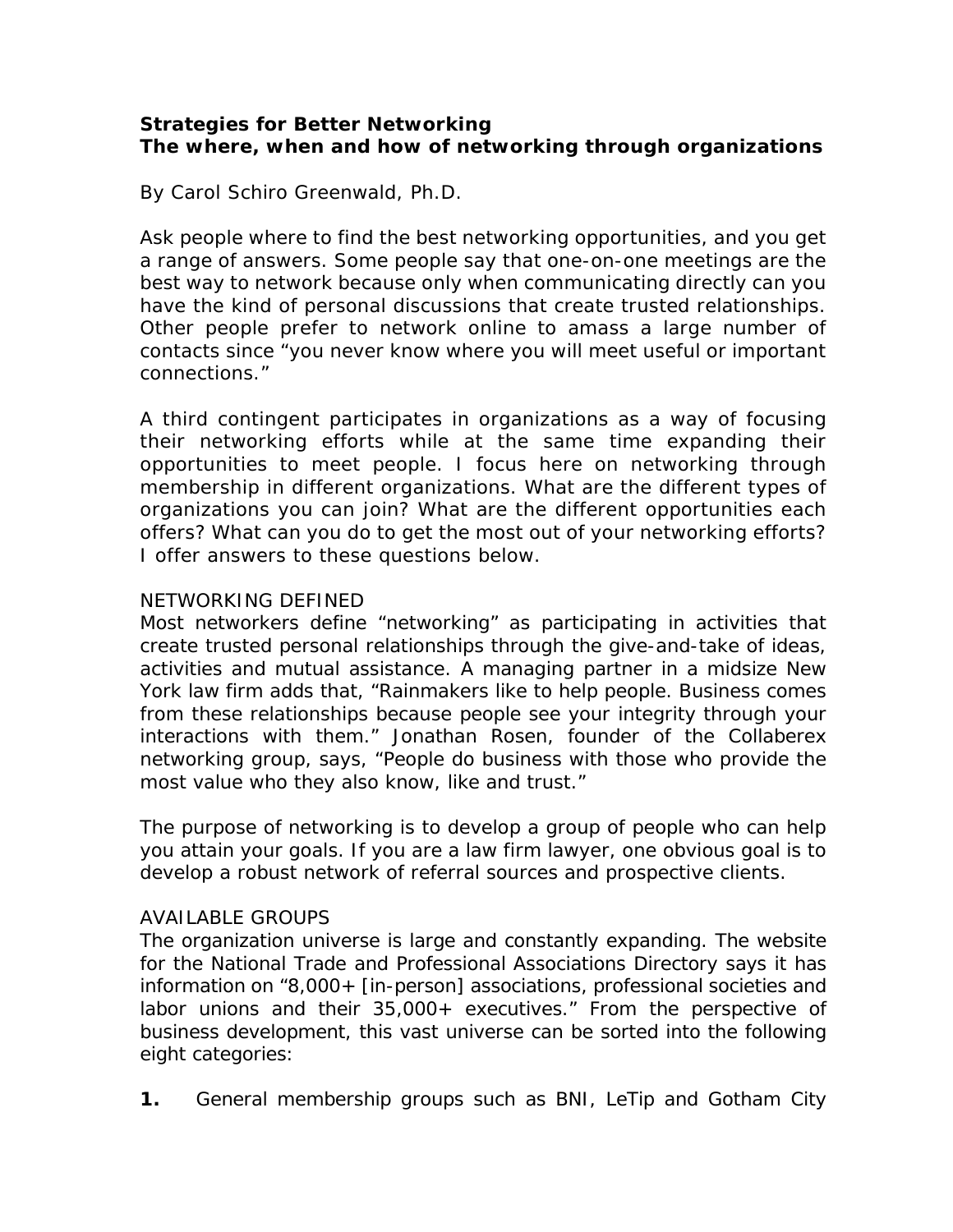Networking typically have a mixed membership of professionals and business members, usually with only one person per business category per chapter, drawn from a specific geographic area. Some groups segment further by including only business-to-business or business-toconsumer companies. Others do not make that distinction.

- **2.** Professional associations such as the American Bar Association and the Association of International Certified Professional Accountants enroll members of their profession and sometimes include vendors that provide services for the profession.
- **3.** Industry or trade associations such as Associated Builders and Contractors and the American Bankers Association include members representing the various subgroups within the category as well as members who service these industries.
- **4.** Geographically localized groups for people working in different segments of the same industry offer camaraderie, referral opportunities and knowledge from information contributed by colleagues with different perspectives. Examples include the International Network of Boutique and Independent Law Firms, whose members are decision makers in small boutique law firms, and The Networking Group, whose members include financial executives.
- **5.** "Peer advisor" groups such as Vistage, Network!Network! and Collaberex are composed of members who share similar issues and look for similar opportunities. In the meetings, the whole group participates in discussions offering solutions to an individual member's issues and problems.
- **6.** Private groups are typically created by one person as a "personal board of directors." Members usually know each other intimately and meet at least monthly to share information and business leads.
- **7.** Honorary groups that you join by invitation such as the College of Commercial Arbitrators and Litigation Counsel of America offer access to well-known people in an individual's profession.
- **8.** Social, philanthropic, cultural, religious and civic groups provide opportunities for people to expand their network while pursuing worthwhile goals for their community.

#### THE BEST GROUPS FOR YOU

Selecting the right organizations for you depends on your goals. Where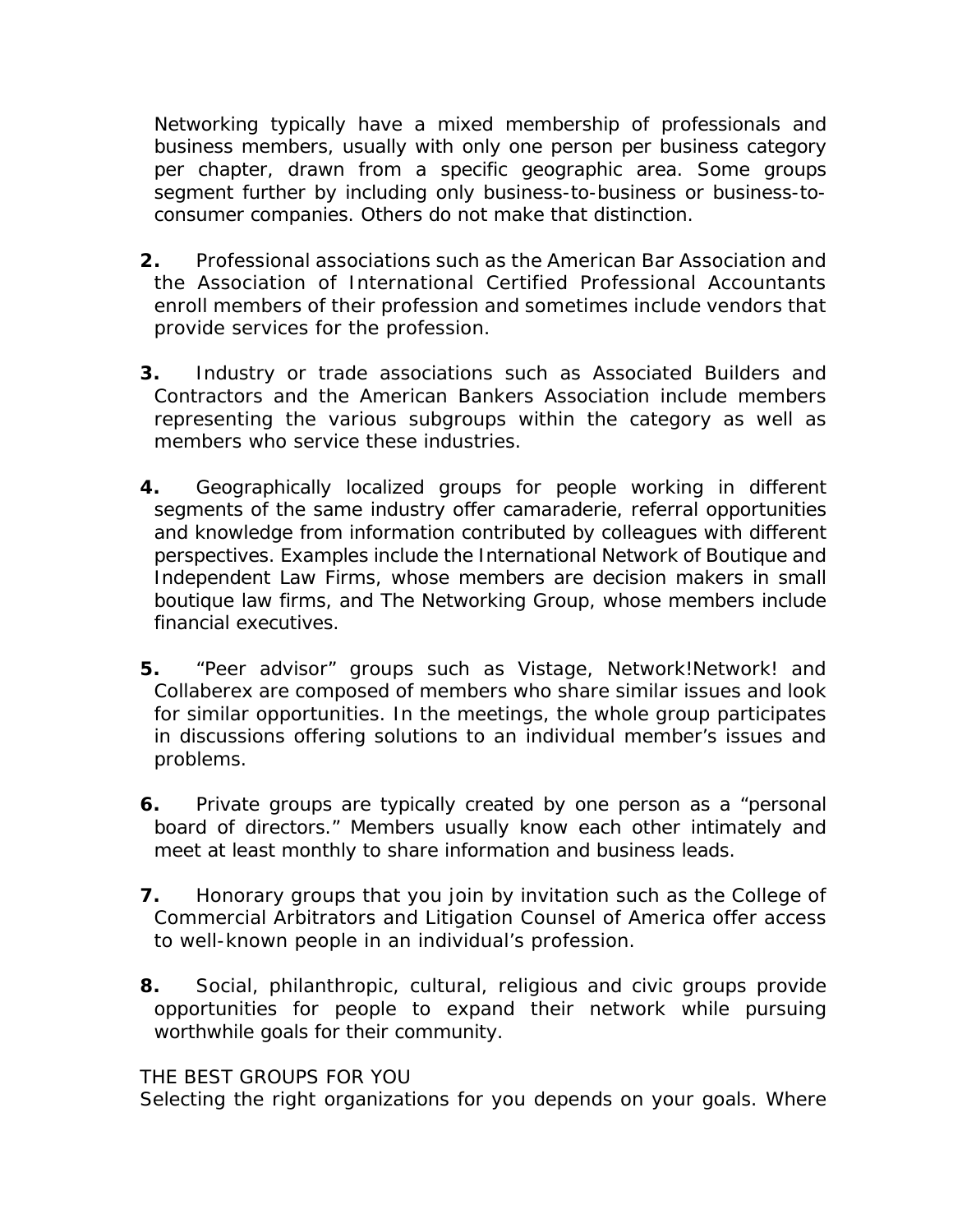are you in your career? What are your goals for 2018? How will your network be able to help you reach your goals? Usually lawyers begin organization networking in either locally based general membership groups or professional associations.

**Local, general membership groups.** Young lawyers looking to develop a network join Chambers of Commerce, structured groups like BNI and LeTip, and city-specific general purpose groups where they can meet potential clients and people in other industries who become resources for them.

General membership groups feel safe for newcomers because they are usually friendly, collegial and nonthreatening. Meeting agendas are casual, and the obligation to meet with members one-on-one between meetings is rarely enforced.

Often the groups are built around a "real estate" core group. Such a group consists of commercial and residential real estate brokers, a local banker, a real estate lawyer, an accountant, a mortgage broker, a title agency and marketing agency people. These people interact constantly, creating a friendly, interwoven core for the group.

Structured groups like BNI have strict requirements for participation, rigid meeting agendas and an emphasis on referrals among group members. They usually meet weekly, which leads to strong friendships among members.

**Professional associations.** These are also safe places to begin networking through organizations. Newcomers can join committees related to their practice areas or personal interests and attend social events keyed to their age and experience where they meet others like themselves.

Professional associations are a perfect example of organizations lawyers join for different reasons at various points in their career. Young attorneys join to meet others in their demographic and begin to form relationships that will last throughout their careers. As midlevel lawyers move from one firm to another, they use association memberships to stay in contact with colleagues from previous firms. They often form strong referral relationships to take advantage of instances when one attorney or the other is conflicted out of a matter, or the matter is too small for them. Senior attorneys active in bar associations often develop a reputation as a "lawyer's lawyer." These attorneys use bar leadership positions to form strong relationships and a solid referral network.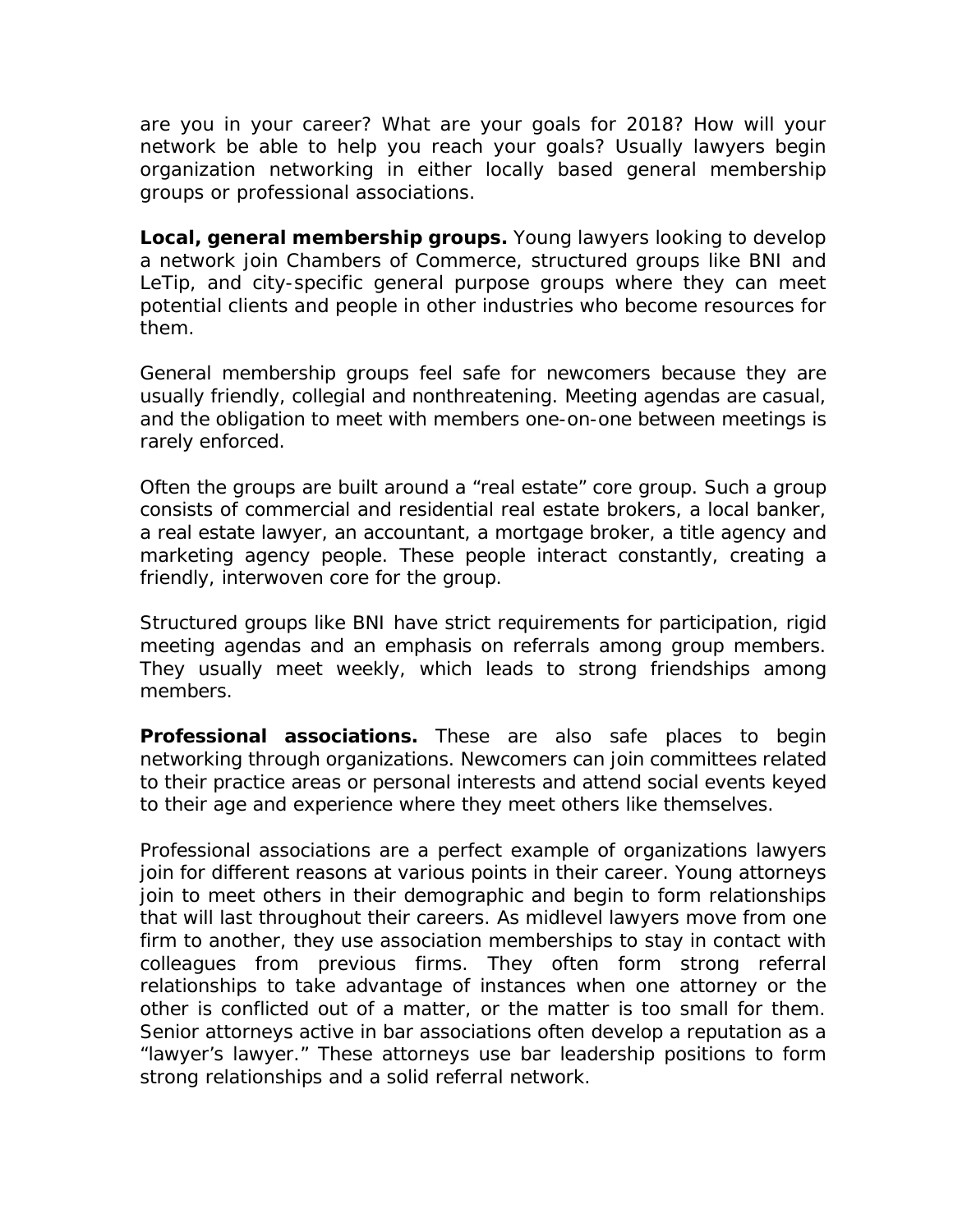Solo attorneys join professional associations to keep up with changes in their practice areas and to seek other attorneys (1) more senior in their fields for mentorship (as the solo attorney develops a practice) or perhaps to join with the senior attorney(s) as of counsel or co-counsel on specific matters, and (2) in allied practice areas who become resources for knowledge and referrals. Attorneys who leave a firm to become solos often join or create local groups with lawyers in different practice areas to replicate the camaraderie, the practice area resources and the referral opportunities they appreciated as members of a firm.

Lawyers with an industry focus join industry associations. These groups present opportunities to (1) meet people in companies that could be potential clients; (2) learn the industry jargon so they can join in conversations as an equal; and (3) keep abreast of impactful trends, legislation and court decisions that provide an opening to use one's legal skills to help present and future clients.

Well-established, effective, successful networkers tend to gravitate to peer advice groups where they can build relationships with others like themselves. Members in these groups tend to represent the same decision-making level, usually C-suite or high-level managers, and move in the same world with the same target market. Sometimes these groups are national franchises like Vistage; at other times they are personal leadership groups of people who become informal boards of directors for each other. The groups share insights into business problems and leadership issues, confident that whatever is said in the room stays in the room.

#### IN-PERSON VERSUS ONLINE

There is no substitute for the in-person group as a channel to develop trust relationships with other people. Humans, like animals, need to size up others in the flesh to assess their authenticity.

Online groups can reinforce in-person relationships with opportunities to relate in meaningful ways by sharing connections and information.

#### SUMMARY THOUGHTS

Networking through organizations takes thought, time and money. Where you choose to expend your resources should reflect your goals. The best use of your time and money will be in organizations that offer openings to (1) create significant relationships with people who can help you develop as a professional, (2) grow your practice and (3) create a meaningful career.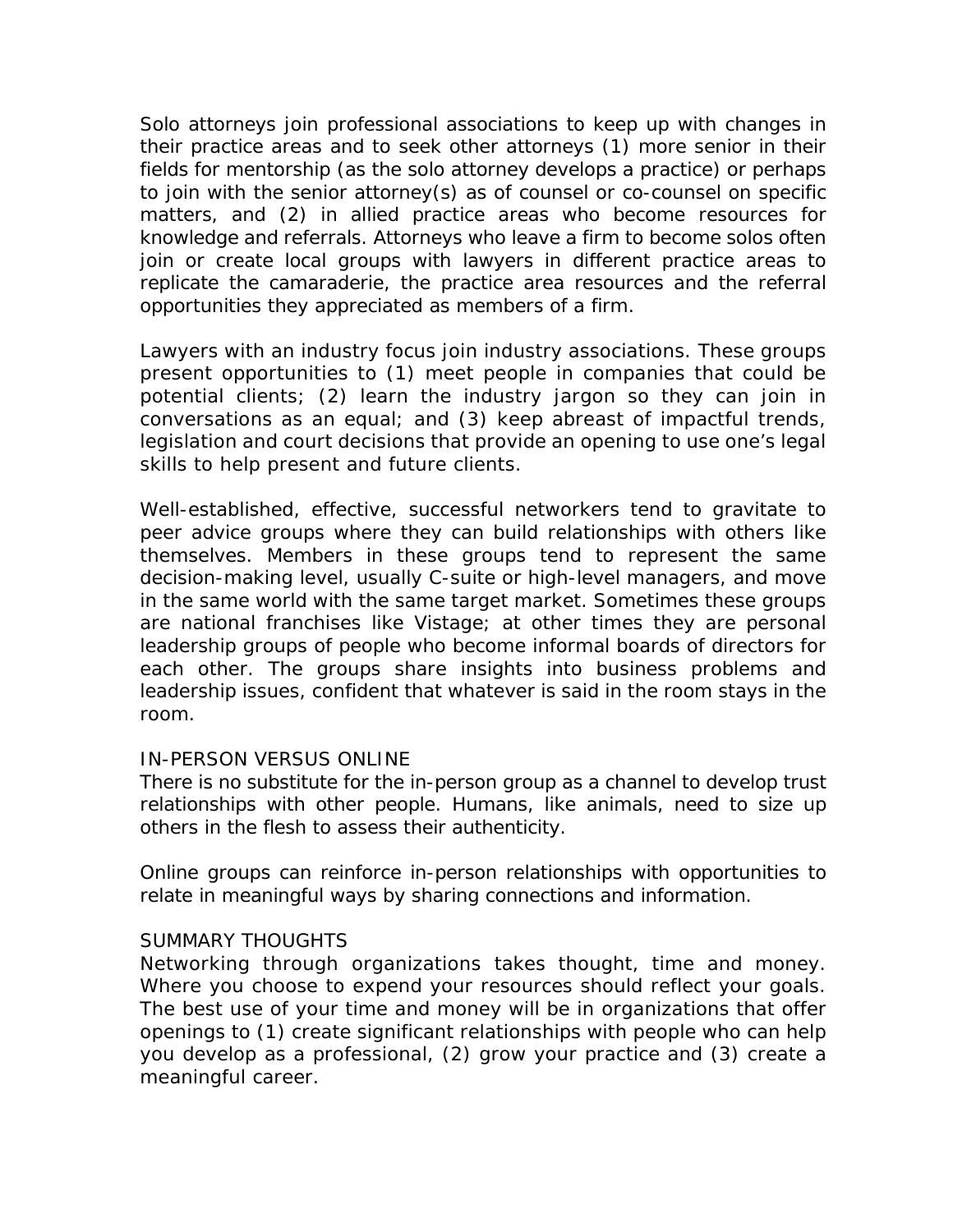BASIC CHARACTERISTICS OF IN-PERSON NETWORKING ORGANIZATIONS Typically, groups draw members from a local area. Some groups have members in business-to-business and business-to-consumer businesses while others focus on only one kind of company or level of decision maker. Usually the chapter has only one person per business category. To have a larger membership, groups sometimes slice and dice areas to maximize the occupations represented in the group. For example, there might be a small-company corporate lawyer, a mergers and acquisitions lawyer, a bankruptcy attorney and a white-collar crime attorney in the same networking group.

Most standard networking groups meet monthly, often for breakfast. In professional associations, committees tend to meet frequently while the membership as a whole only convenes once or twice a year. Organizations' fees run the gamut from free to thousands of dollars per year.

Standard programs include the following activities:

- A general networking period before the program begins.
- Introductions along the line of one-minute elevator speeches but with longer introductions from visitors considering membership in the group.
- Thank you notes for one-on-one meetings and referrals, and requests for desirable leads.
- A skills- or knowledge-focused program component, including:
- A spotlight presentation by a member of the group.
- A presentation by an outside expert.
- Group discussion of a single topic, sometimes as a whole group, but often in smaller groups or by tables.

• Reminders to meet with group members one-on-one in the interim between meetings.

## BEST PRACTICES FOR GROUP PARTICIPATION

- 1. **Be active.** Membership without participation has little value. Schedule group meetings in your calendar and plan to attend regularly. Augment group meetings with one-on-one activities. Join committees and offer to help implement committee commitments. Seek leadership opportunities as a platform to meet people and increase your visibility within the group.
- 2. **Be prepared.** Research speakers and people you think may be helpful to you. Use meetings as opportunities to connect with key people. Contact those key people ahead of time to see if they will be at the meeting. If they will be there, plan to meet them. Similarly, make the time for one-on-one activities with people you want to become